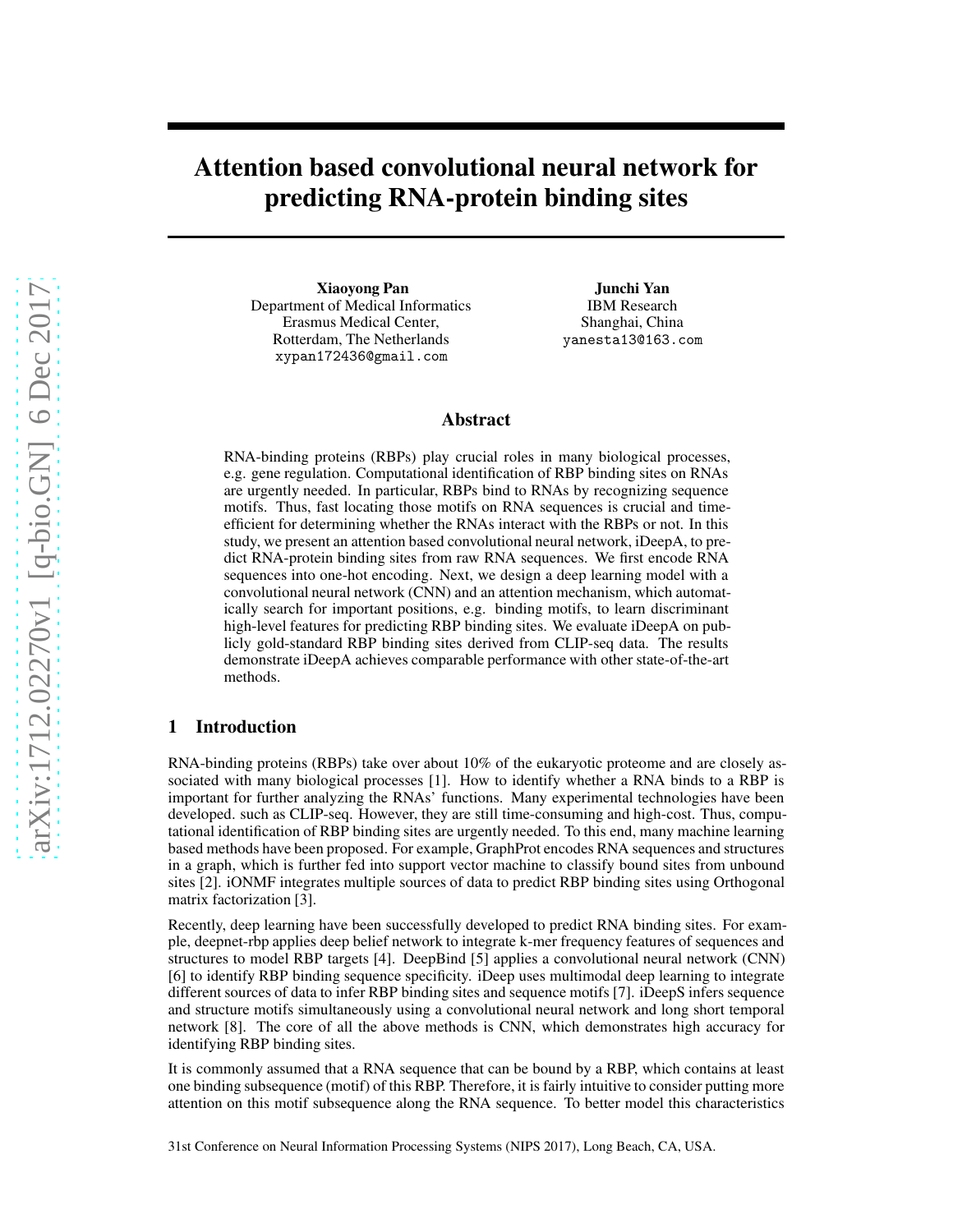of RBP binding sites, attention mechanism is introduced [9]. Attention mechanism allows deep learning models to focus selectively on only the important features. Deep models augmented with attention mechanisms have obtained great success on machine translation [9, 10], and computational biology [11].

In this study, we propose an attention-based convolutional neural network model, iDeepA, to predict RBP binding sites from RNA sequences alone. iDeepA combines learned features from CNNs and two levels of attentions to locate important subsequences.

## 2 Method and Materials

## 2.1 Dataset

We download RBP binding sites dataset derived from CLIP-seq from GraphProt (<http://www.bioinf.uni-freiburg.de/Software/GraphProt>) [2]. It contains 24 experiments of 21 RBPs. For each RBP, it has thousands of bound RNA subsequences with variable length, and almost the same number of negative sequences are selected with no evidence showing they are bound to this RBP.

#### 2.2 iDeepA

In this study, we present a CNN based method with attention mechanism to classify RBP bound sites from unbound sites (Figure [1\)](#page-2-0). We first encode RNA sequences into one-hot encoding showing the presence of nucleotide A,C,G,U. Then the one-hot encode matrix is fed into a CNN, which involves convolution, activation, and max-pool operations. The CNN layer preserves the spatial information and output feature maps for subsequent processing. Inspired by [9, 10], we introduce attention mechanism to further attend differentially to related motifs and locate important positions for predicting RBP binding sites. We extract three levels of abstract features: 1) The output feature maps from the CNN. 2) The outputs from attention model 1 for sequence dimension, whose input is one copy of the two-dimensional hidden states from the CNN. 3) The outputs from another attention model 2 for feature map dimension, whose input is transposition of hidden states from the CNN. For both attention models, we use the same structure with a feedforward neural network as decoder to generate a representation vector. The output O from an attention model are:

$$
O = \sum_{t=1}^{T} h_t * \alpha_t \tag{1}
$$

where  $h_t$  is hidden state from the CNN and  $\alpha_t$  is the softmax weight of each hidden state  $h_t$ :

$$
\alpha_t = \frac{\exp(e_t)}{\sum_{i=1}^T e_i} \tag{2}
$$

where  $e_t$  is generated from the hidden state  $h_t$  by a feedforward neural network.

By augmenting with the attention mechanism, it learns a soft transformation between the input and output sequences. Finally, the outputs from CNN layer and two attention models are connected to two fully connected layers. The last layer is the sigmoid layer used to classify the RBP bound sites from unbound sites. We optimize a categorical entropy loss function using RMSProp [12] with number of epochs 30. iDeepA is implemented using Keras 1.1.2 library <https://github.com/fchollet/keras>.

## 2.3 Baseline methods

We compare iDeepA with other state-of-the-art methods, GraphProt, deepnet-rbp, Deepbind and MILCNN. A negative sequence has no any binding site, while a positive sequence contains at least one binding sites of this RBP. It is intuitive to consider each sequence as a bag, whose any subsequence is an instance. Inspired by the characteristics, MILCNN first breaks each RNA sequence into multiple overlapping fixed-length subsequence, each subsequence is an instance and each sequence is a bag of instances. Next, MILCNN trains a CNN under the multiple instance learning framework. Multiple instance learning has been used for predicting protein-DNA interactions [14].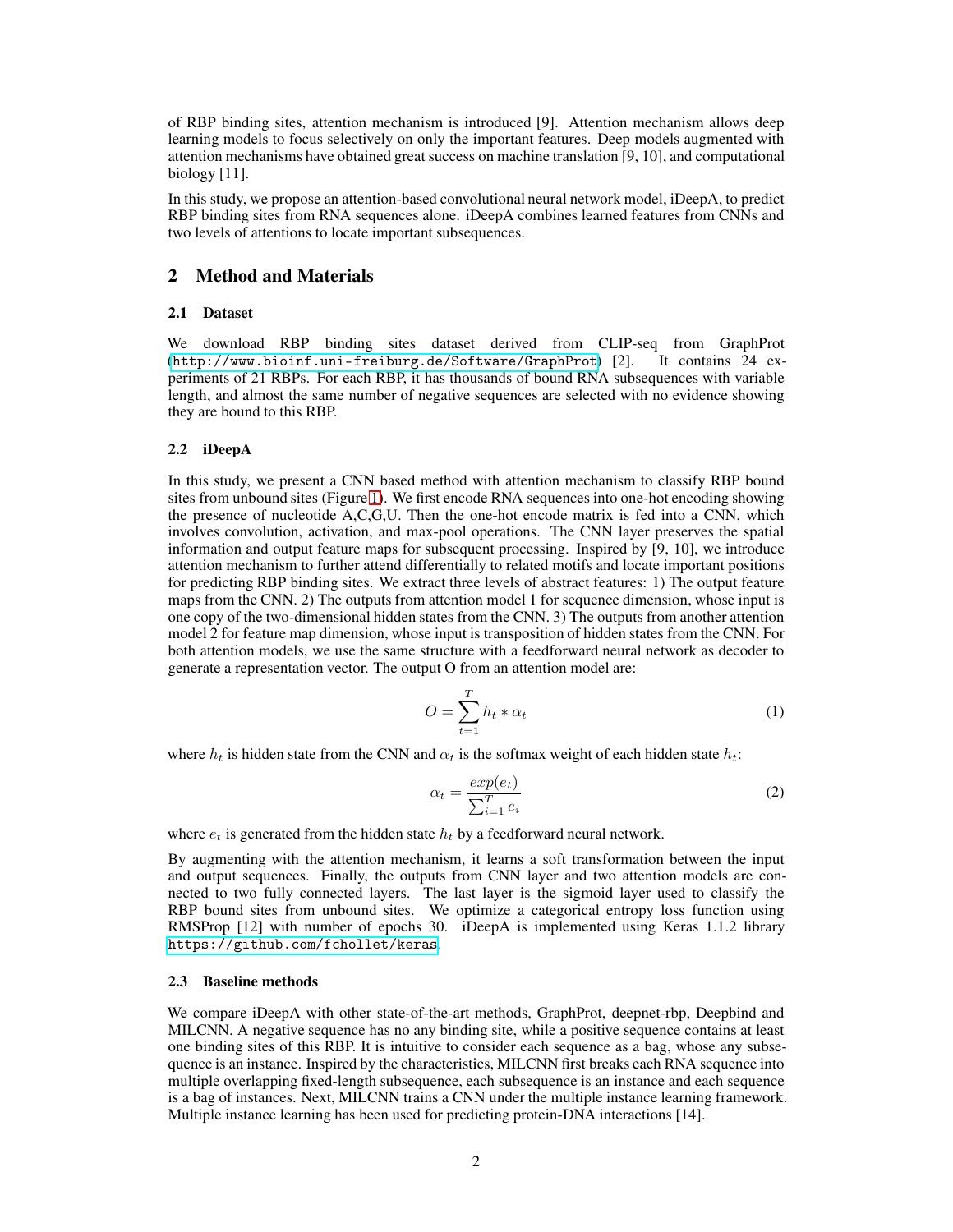

<span id="page-2-0"></span>Figure 1: The flowchart of iDeepA. iDeepA first encodes the sequence into one-hot matrix, which is fed into a CNN to output feature maps. Next, we input the last hidden states of the CNN to an attention model, and its transposition into another attention model. In the end, the outputs from two attention models and the CNN are combined into two fully connected layers to predict RBP binding sites.

## 3 Results

GraphProt, deepnet-rbp, MILCNN, DeepBind and iDeepA achieve the average AUC 0.887, 0.902, 0.861, 0.921 and 0.921 across 24 experiments (Figure [2\)](#page-3-0), respectively. iDeepA and DeepBind yield similar average AUC, which is higher than other three methods. In addition, iDeepA improves some RBPs with small training set on that DeepBind does not achieve high AUC. For example, iDeepA obtains an AUC of 0.839 for C17ORF85 with only 4000 training samples, which is an increase by  $11\%$ compared to an AUC 0.755 of DeepBind. The results indicates introducing attention mechanism can enhance the learning ability on small dataset than DeepBind and it is fast to focus on important subsequences. However, introducing attention mechanism does not improve the performance on those RBPs with large number of training samples, it is possible because feeding more samples into model training can make the model to converge to the same optimum model. In addition, MILCNN yields lower performance than other methods, it maybe because that training RNA sequences are themselves subsequence anchored at the peak center derived from CLIP-seq, breaking them into subsequence may also break the binding sites.

# 4 Conclusion

In this study, we present an attention-based CNN method to predict RBP binding sites. Our method iDeepA yields comparable performance with other state-of-the-art methods. However, we still do not further investigate whether the attention can be used to identify interpretable motifs. In future work, we expect to obtain more interpretablitity of iDeepA and comprehensively evaluate iDeepA on larger dataset with more RBPs.

#### References

[1] Ray,D., Kazan,H., *et al*. (2013) A compendium of RNA-binding motifs for decoding gene regulation. *Nature.* 499, 172-7. doi: 10.1038/nature12311.

[2] Maticzka,D., Lange,S.J.,Costa,F., Backofen,R. (2014) GraphProt: modeling binding preferences of RNAbinding proteins. *Genome Biol.* 15, R17. doi: 10.1186/gb-2014-15-1-r17.

[3] Stražar,M., Žitnik,M., Zupan,B., Ule,J., Curk,T. (2016) Orthogonal matrix factorization enables integrative analysis of multiple RNA binding proteins. *Bioinformatics.* 32, 1527-35. doi: 10.1093/bioinformatics/btw003.